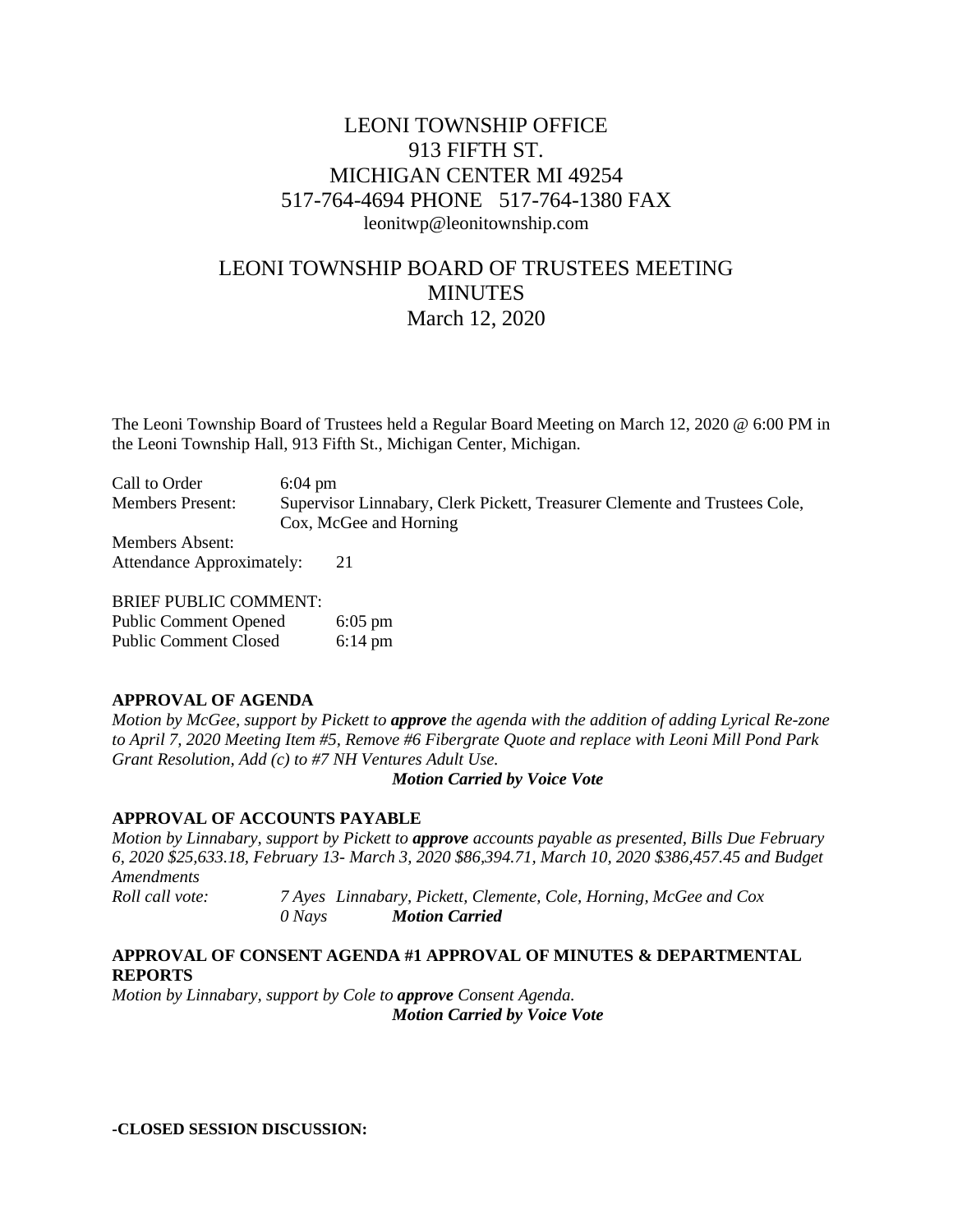#### **MONTROWE LLC LITIGATION WITH ATTORNEY CULLEN HARKNESS**

|                 |        | Motion by Cole, support by Horning at 6:25 pm to move in to closed session. |
|-----------------|--------|-----------------------------------------------------------------------------|
| Roll call vote: |        | 7 Ayes Linnabary, Pickett, Clemente, Cole, Horning, McGee and Cox           |
|                 | 0 Navs | <b>Motion Carried</b>                                                       |
|                 |        |                                                                             |

*Motion by Cox, support by Pickett at 7:10 pm to close Closed Session Roll call vote: 7 Ayes Linnabary, Pickett, Clemente, Cole, Horning, McGee and Cox 0 Nays Motion Carried*

*Motion by Linnabary, support by Pickett at 7:12 pm to move back to open session. Roll call vote: 7 Ayes Linnabary, Pickett, Clemente, Cole, Horning, McGee and Cox 0 Nays Motion Carried*

#### **OLD BUSINESS:**

1. Ann Arbor Bicycling Touring Society, Brills Lake Fire Barn Rest Stop July 11, 2020 – Water Source

*Motion by Pickett, support by Cole to approve Ann Arbor Bicycling Touring Society to use the Brills Lake Fire Barn as a rest stop for the One hellova ride bike tour contingent on supplying the certificate of liability insurance.*

*Roll call vote: 7 Ayes Linnabary, Pickett, Clemente, Cole, Horning, McGee and Cox 0 Nays Motion Carried*

#### 2. Farm House Rental

*Motion by Pickett, support by Cox to approve Township serving both a 7 day and 30-day notice to terminate tenancy of Farm house rental on tenant.*

*Roll call vote: 7 Ayes Linnabary, Pickett, Clemente, Cole, Horning, McGee and Cox 0 Nays Motion Carried*

### **NEW BUSINESS:**

1. F&V – Systems Specialties Quote – Rotork Actuator Replacement - \$5,871.60

*Motion by Pickett, support by Clemente to approve the quote from Systems Specialties for \$5,871.60 payable from WWTP Maintenance allowance. to purchase a Rotork Electric Actuator. Roll call vote: 7 Ayes Linnabary, Pickett, Clemente, Cole, Horning, McGee and Cox 0 Nays Motion Carried*

2. Treasurers Voluntary reduction in salary July 1, 2020 – November 20, 2020

*Motion by Clemente, support by Cole to accept Treasurer Clemente's resolution as presented. Roll call vote: 6 Ayes Linnabary, Pickett, Cole, Horning, McGee and Cox 1 Abstain Clemente Motion Carried*

3. Adjust Sewer & Water Board Pay Schedule to be the same as all other boards (\$25 for a nonquorum or approval of meeting minutes only)

*Motion by Pickett, support by Clemente to approve adjusting the Sewer and Water Board pay scale to match that of the other boards/commissions in regards to non-quorum and minute approval only meeting for \$25 each.*

*Roll call vote: 7 Ayes Linnabary, Pickett, Clemente, Cole, Horning, McGee and Cox 0 Nays Motion Carried*

4. All Boards - MTA Class Recommendations – One Class Per Year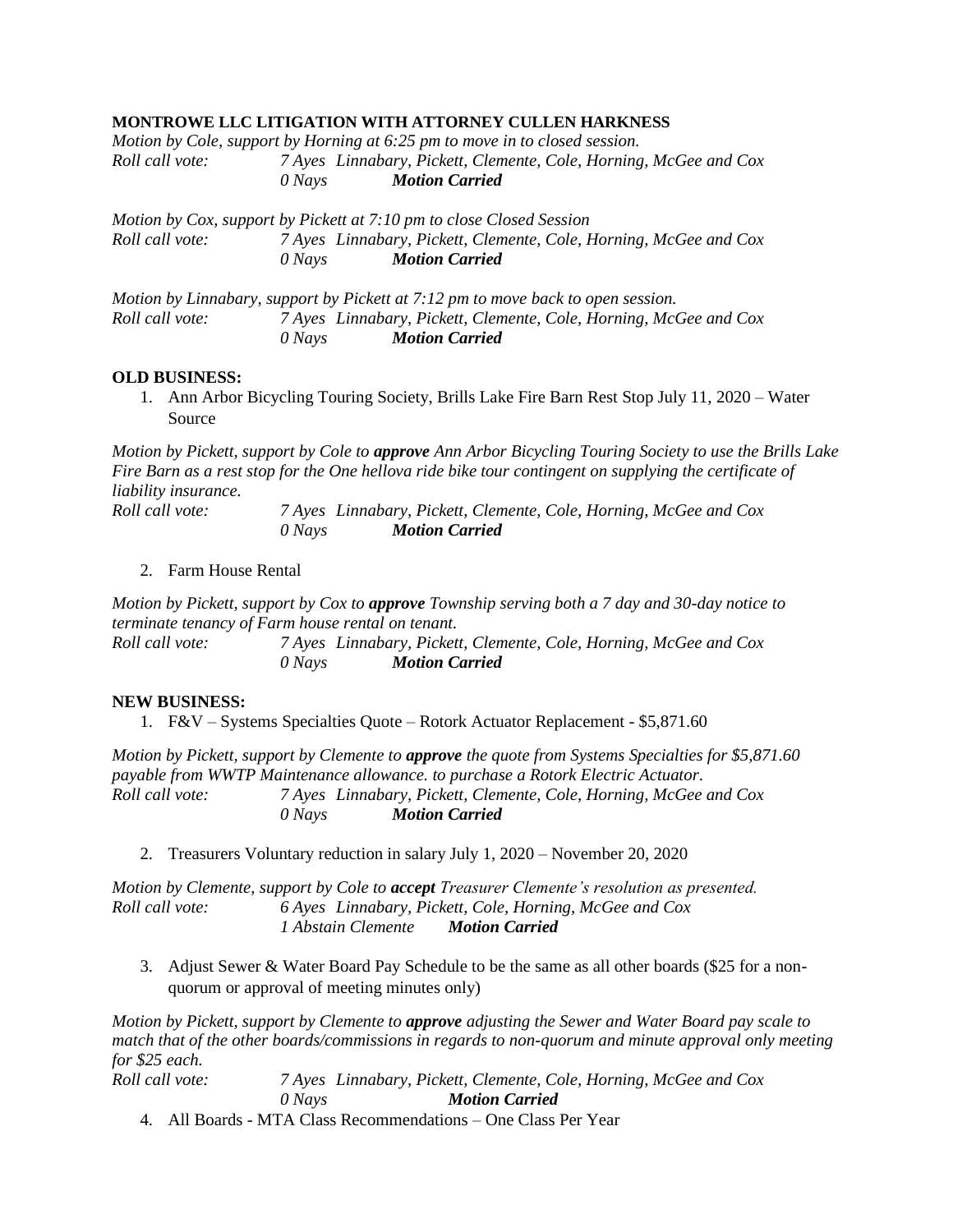*Motion by Pickett, support by Cole to recommend that all boards/commissions attend one MTA class per year as part of ongoing education and creating an orientation for new members. Roll call vote: 7 Ayes Linnabary, Pickett, Clemente, Cole, Horning, McGee and Cox*

*0 Nays Motion Carried*

5. April 7, 2020 Special Board Meeting – Water Rate Study – Lyrical LLC Rezone

*Motion by Pickett, support by Linnabary to approve the April 7th Special meeting at 6pm for the Water Rate Study and adding Lyrical LLC Rezone. Roll call vote: 7 Ayes Linnabary, Pickett, Clemente, Cole, Horning, McGee and Cox*

*0 Nays Motion Carried*

6. Leoni Township Mill Pond Park Grant Resolution *PUBLIC COMMENTS: NONE Motion by McGee, support by Pickett to approve the Leoni Township Mill Pond Park Grant Resolution as presented. Roll call vote: 7 Ayes Linnabary, Pickett, Clemente, Cole, Horning, McGee and Cox*

7. Adult Use Marihuana Licenses

a) The Calamic #19 Grower – Ballard *Motion by Linnabary, support by Cox to approve The Calamic #19 Adult Use License Roll call vote: 6 Ayes Linnabary, Pickett, Clemente, Horning, McGee and Cox 1 Nays Cole Motion Carried*

*0 Nays Motion Carried*

b) Alvarez Cultivation #20 Grower

*Motion by McGee, support by Linnabary to approve Alvarez Adult Use License Roll call vote: 6 Ayes Linnabary, Pickett, Clemente, Horning, McGee and Cox 1 Nays Cole Motion Carried*

c) NH Ventures #21 Provisioning – Ann Arbor Rd *Motion by Linnabary, support by Cox to approve NH Ventures #21 Adult Use License Roll call vote: 6 Ayes Linnabary, Pickett, Clemente, Horning, McGee and Cox 1 Nays Cole Motion Carried*

8. Miller Canfield Update – Public Financial Mgmt.

*Motion by Pickett, support by Linnabary to appoint Patrick Clemente as the board approved representative to engage in discussions with PFM Financial Advisors, LLC with authority to solicit a proposal from PFM Financial Advisors, LLC and to act as the municipal financial advisor for Leoni Townships waste water treatment plant for all things regarding Capital Improvement Plan. Roll call vote: 7 Ayes Linnabary, Pickett, Clemente, Cole, Horning, McGee and Cox 0 Nays Motion Carried*

9. Expenditure Policy Review

*Motion by Clemente, support by Cox to approve revised Expenditure policy as presented. Motion Carried by Voice Vote*